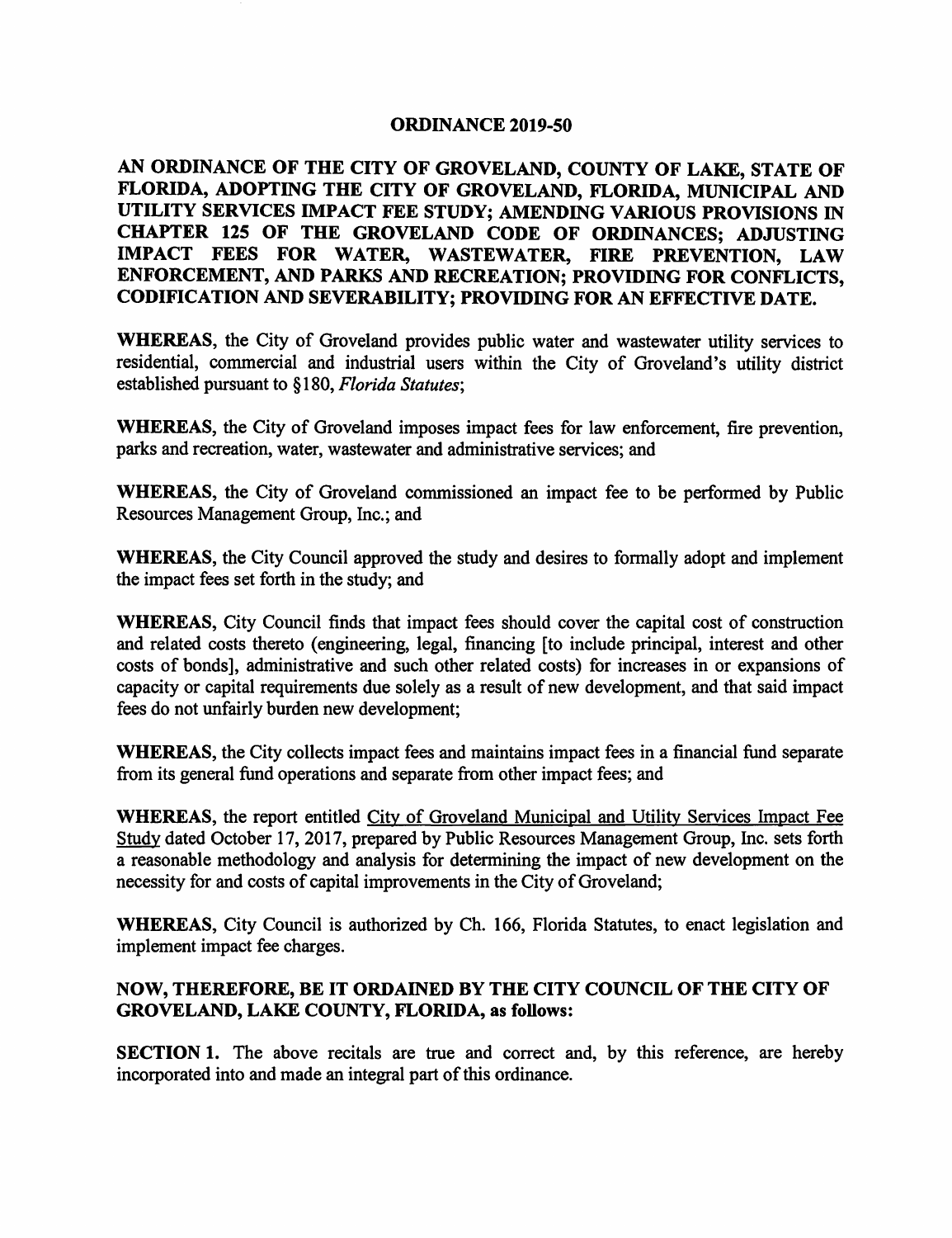**SECTION 2.** Article I in Chapter 125 of the Code of Ordinances, City of Groveland, Florida, is hereby amended to read as follows:

# **ARTICLE** I. - IN **GENERAL**

### Sec. 125-1. - **Periodic adjustment of impact fees.**

On January 1, 2006, and October 1, 2020 and on October 1 of each year thereafter the a<del>doption of the ordinance from which this section is derived,</del> the schedule of impact fee rates for fire prevention, law enforcement, parks and recreation, water and wastewater, and administrative facilities shall be adjusted upward based on the Municipal Cost Index (MCI) as published by the American City and County Magazine. The adjustment shall be based on the most recent 12 month increase in the MCI. At no time shall the schedule of impact fees be adjusted downward without a comprehensive review of such fees. All changes or adjustments in the established impact fee rates shall be made by ordinance after advertising and public hearings and shall apply to construction for which building permits are issued after the effective date of such ordinance.

## Sec. 125-2. - **Payment of impact fees.**

Impact fees for commercial, industrial and residential land uses shall be paid at the time of issuance of a building permit, or if no building permit is required, at the time of approval of the final development order, or for water and wastewater prior to connection to the city utility system(s). City imposed impact fees for residential land uses only may be deferred until the issuance of the certificate of occupancy, or until twelve (12) months of the date of issuance of the building permit, whichever occurs first, if requested by the licensed contractor or owner-builder who has obtained the permit for the improvements. For projects requiring a certificate of occupancy, if impact fees for which payment has been deferred have not been paid as required herein, then the City shall not issue a certificate of occupancy. Nothing herein shall prohibit the city council from entering into impact fee deferral agreements so long as appropriate security for the payment of the impact fees is provided. Appropriate security may include, but not limited to a first-priority lien on the property or an irrevocable letter of credit.

### Sec. 125-3. **-Adoption of impact fee study.**

As it relates to Articles II, III. IV, and V of this chapter, the city council hereby adopts by reference the study entitled "City of Groveland, Florida, Municipal and Utility Services Impact Fee Study" dated October 17, 2017, as prepared by Public Resources Management Group, Inc. (the "Study"). The impact fees provided for in the Study have been determined to be sufficient to fund the projected capital requirements associated with providing service to new growth and development.

### Sec. 125-4. - **Adoption of administrative impact fee study.**

As it relates to Article VI of this chapter, the city council hereby adopts by reference the study entitled "City of Groveland, Florida, Municipal Services Impact Fee Study'' dated July, 2009, as prepared by Public Resources Management Group, Inc. (the "Study"). The impact fee provided for in the Study has been determined to be sufficient to fund the projected capital requirements associated with providing service to new growth and development.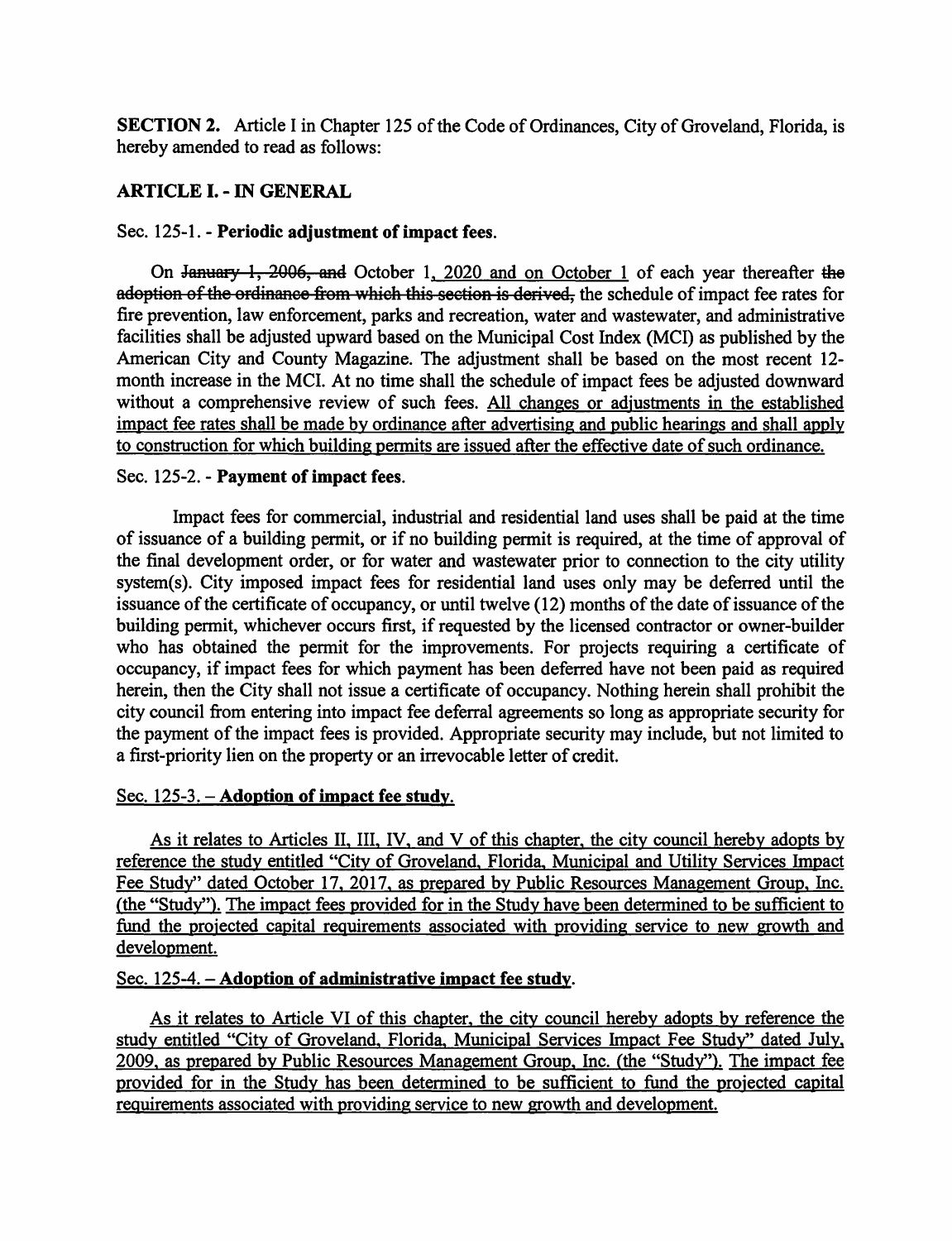Secs. 125-4-125-20. - Reserved.

**SECTION 3.** Article II in Chapter 125 of the Code of Ordinances, City of Groveland, Florida, is hereby amended to read as follows:

# **ARTICLE II. - WATER AND WASTEWATER SERVICES**

### Sec. 125-21. - Definitions.

The following words, terms and phrases, when used in this article, shall have the meanings ascribed to them in this section, except where the context clearly indicates a different meaning:

*POTW* means publicly owned treatment works.

Sec. 125-22. - Intent and purpose.

This article is intended to implement and be consistent with the comprehensive plan of the city. The further intent and purpose of this article is to ensure that new development bears a proportionate share of the cost of capital expenditures necessary to provide water and wastewater system expansion contemplated by the city's comprehensive plan.

Sec. 125-23. - Adoption of impact fee study.

The city council hereby adopts by reference the study entitled "City of Groveland, Florida, Water and Wastewater Impact Fee Study," dated September 2009, as prepared by Public Resources Management Group, Inc. It relates to the computation and allocation of the capital eosts to new improvements to be borne by the users of such improvements.

Sec. 125-23. - Imposition of impact charges.

- (a) Any person who seeks to develop land by applying for a building permit or development permit to make an improvement to real property that will require expansion of water and/or wastewater services shall be required to pay a water and/or wastewater impact fee in the manner and amount established and computed pursuant to this article.
- (b) Water and wastewater impact fees shall apply to all new construction within the corporate limits of the city and all new construction outside the corporate limits of the city that are connected with the city's water and/or wastewater system.
- $(c)$  Impact charges shall be: as provided in this article by resolution.

| <b>Water Impact Fee:</b>                                                |                                            |
|-------------------------------------------------------------------------|--------------------------------------------|
| Residential:                                                            |                                            |
| -Single Family                                                          | \$1,949.00                                 |
| -Multi-Family (1 or 2 bedrooms)                                         | \$1,299.00                                 |
| -Multi-Family (3 or more bedrooms)                                      | <u> 11 010 00</u><br><del>\$1,747.00</del> |
| Mobile home (1 or 2 bedrooms)                                           | \$1,299.00                                 |
| Non-Residential (per ERU)*                                              | \$1,949.00                                 |
| *Number of ERU's as calculated by the Building Official 9,600 gallons = |                                            |

Please see Ordinance 2022-01 for updated Fee Schedule linked HERE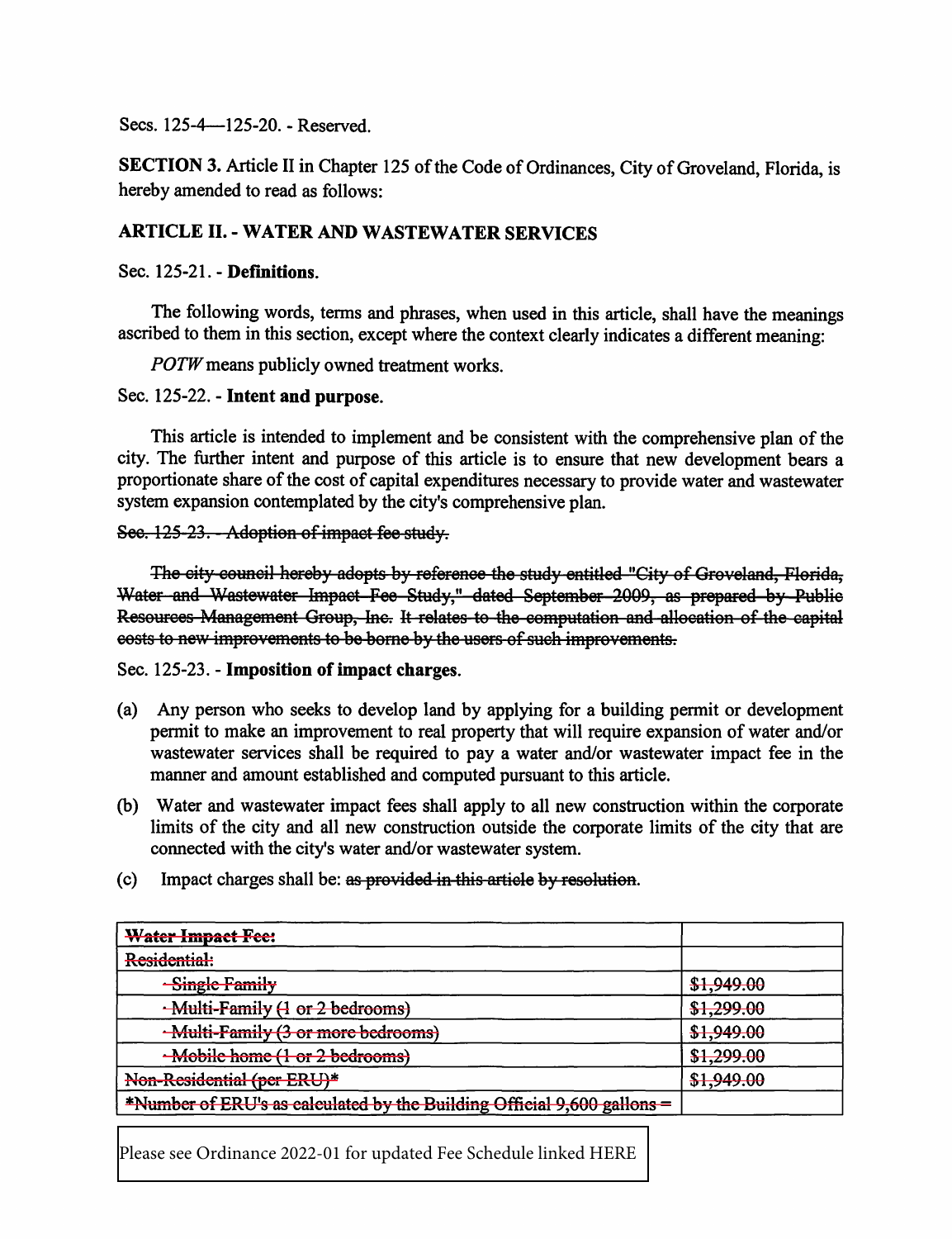| ERU  |  |
|------|--|
| ---- |  |

| <b>Wastewater Impact Fee:</b>                                           |            |
|-------------------------------------------------------------------------|------------|
| Residential:                                                            |            |
| -Single Family                                                          | \$3,735.00 |
| -Multi-Family (1 or 2 bedrooms)                                         | \$2,491.00 |
| -Multi-Family (3 or more bedrooms)                                      | \$3,735.00 |
| ·Mobile home (1 or 2 bedrooms)                                          | \$2,491.00 |
| Non-Residential (per ERU)*                                              | \$3,735.00 |
| *Number of ERU's as calculated by the Building Official 8,000 gallons = |            |
| <b>I-ERU</b>                                                            |            |

#### Sec. 125-24. - **Impact charges for increase and/or change** in **use of residential flows.**

Customers connected to the municipal water system or POTW prior to the initial adoption of wastewater impact charges are not subject to those fees for water and wastewater flows generated at that time. Each customer's water and wastewater flow for that time will be considered the base line flow for that customer, and increases in flow over the base line amount shall be subject to wastewater impact charges under the following circumstances: when the customer's land use is changed to a new use such as residential to commercial and when the water and/or wastewater flow is increased through a change in internal or external fixtures through the permitting process required by this subpart. Prior to the levy of an impact charge under these circumstances, the increased water and/or wastewater flow must meet or exceed one equivalent residential unit. In determining such equivalent, 8,000 gallons of wastewater contributed to the POTW per month or a potable water demand of 9,600 gallons per month shall be equal to an equivalent residential unit.

#### Sec. 125-25. - **Nontransferable impact charges.**

Water and wastewater impact fees shall remain with the property on which they were paid and are not transferable with the structure, should the structure be moved from the property to a new location.

#### Sec. 125-26. - **Impact charges for increase and/or change** in **use of nonresidential flows.**

Nonresidential customers connected to the municipal water system or POTW prior to the initial adoption of impact charges are not subject to those fees for water and wastewater flows generated at that time. Each nonresidential customer's water and wastewater flow for that time will be considered the base line flow for that customer, and increases in flow over the base line amount shall be subject to wastewater and water impact charges under the following circumstances: when the customer's land use is changed to a new use and when the water and/or wastewater flow is increased through a change in internal or external fixtures through the permitting process required by this subpart. Prior to the levy of an impact charge under these circumstances, the increased water and/or wastewater flow must meet or exceed one equivalent residential unit. In determining such equivalent, 8,000 gallons of wastewater contributed to the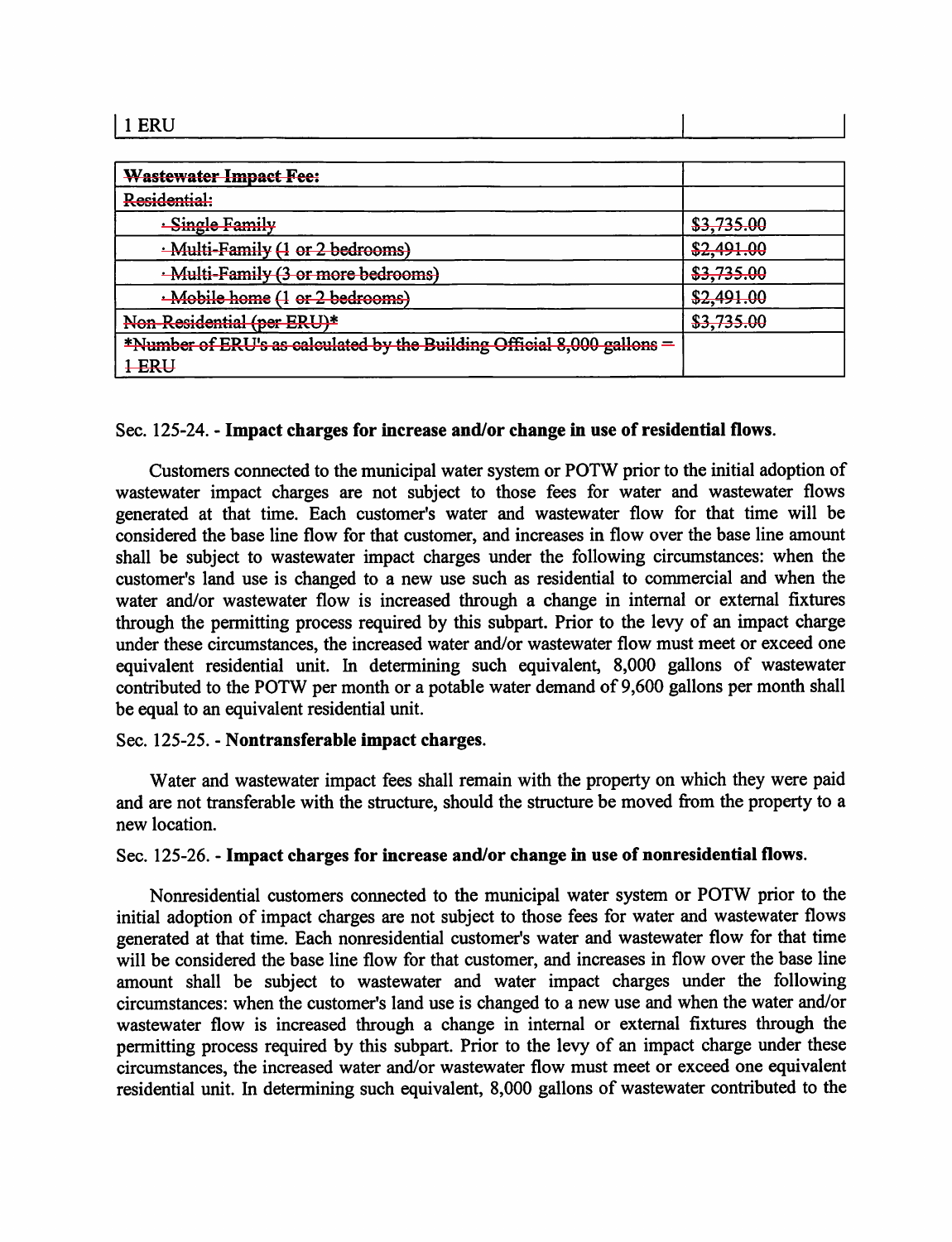POTW per month or a potable water demand of 9,600 gallons per month shall be equal to an equivalent residential unit.

Sec. 125-29. - Annual adjustment.

Beginning October 1, 1996, the water and wastewater impact charges shall be adjusted annually on October 1 to reflect any change in the cost of living over the prior year. The amount of change shall be determined by comparing the Cost of Living Index (Consumer Price Index), all items, as published by the U.S. Department of Labor, as of July 1, each year, with the same index for the same date in the previous year. The annual adjustment will be subject to approval by a majority vote of the city council.

Sec. 125-27. - Impact fee agreements.

In lieu of payment of fees as calculated in this article by resolution, an applicant may propose to enter into an impact agreement with the city designed to establish just and equitable fees or their equivalent and standards of service appropriate to the circumstances of the particular development proposed. Such an agreement may include but shall not be limited to provisions  $that:$ 

- Provide an impact fee that may differ from that set forth by resolution in this article,  $(1)$ by specifying the nature of the proposed development for purposes of computing actual impact, provided that any such agreement shall establish legally enforceable means for ensuring that the impact will not exceed the impact generated by the agreed-upon development.
- (2) Permit a schedule and method of payment of the fees in a manner appropriate to the particular circumstances of the proposed development in lieu of the requirements for payment of the fees as set forth by resolution in this article, provided that security is posted insuring payment of the fees, in a form acceptable to the council.
- (3) Any agreement proposed by an applicant by this section shall be presented to and approved by the council prior to the issuance of a building permit. Any such agreement may provide for execution by the mortgagees, lienholders or contract purchasers in addition to the landowner, and shall permit any party to record such agreement in the public records of the county.

Sec. 125-28. - Use of impact fees.

The proceeds accumulated by reason of the establishment of an impact fee shall be used only for extension of the primary water system, wastewater system, water treatment plant and wastewater treatment plant. The revenues generated by impact fees shall be kept in an account segregated from all other city accounts and will be part of the annual independent audit.

Secs. 125-30-125-50. - Reserved.

SECTION 4. Article III in Chapter 125 of the Code of Ordinances, City of Groveland, Florida, is hereby amended to read as follows:

# **ARTICLE III. - FIRE PREVENTION**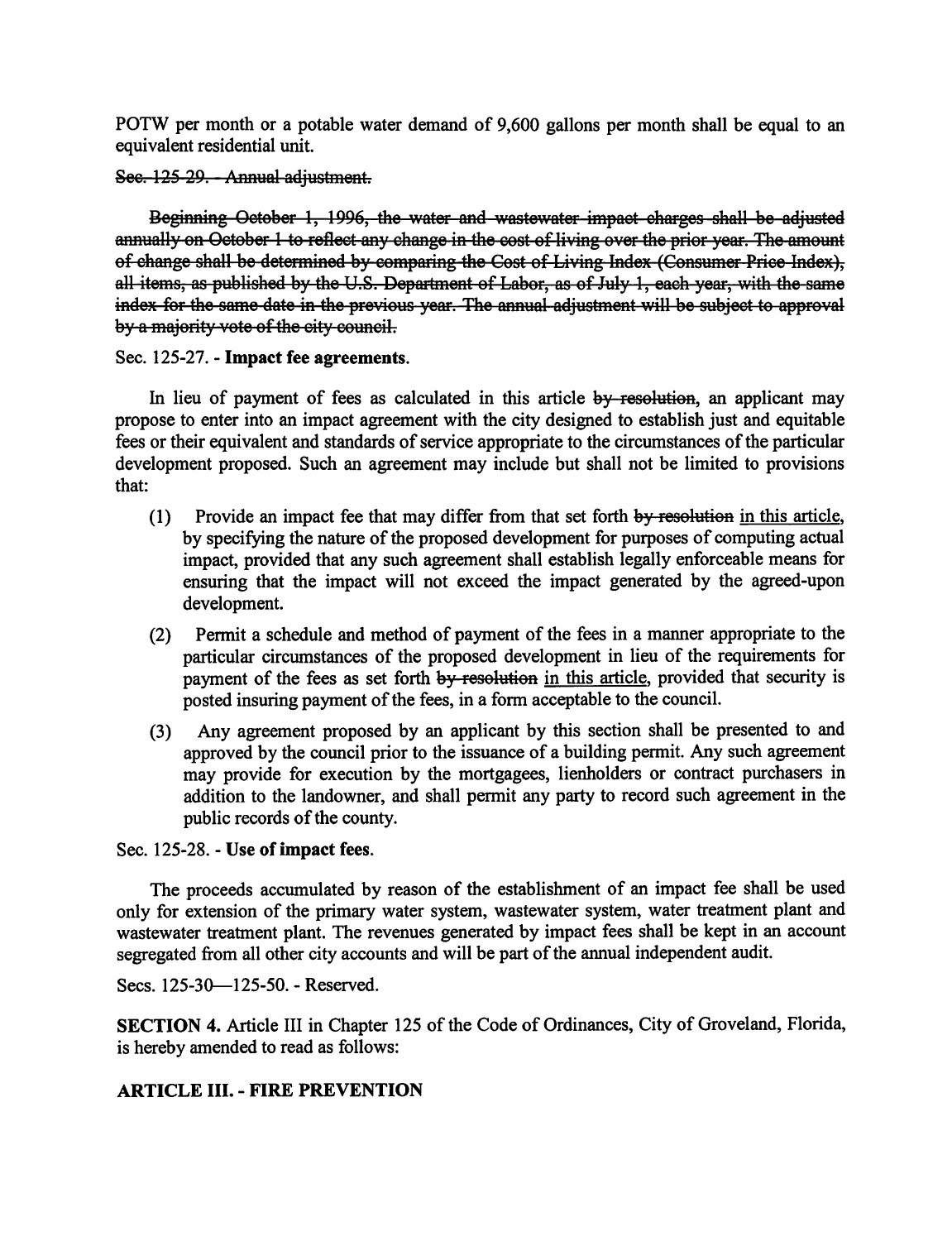#### Sec. 125-51. - Levy and purpose.

For the purpose of helping to defray the costs of new or expanded fire prevention and suppression capital facilities and equipment attributable to new construction within the city limits, impact fees are hereby levied on new construction within the city limits in accordance with the provisions of this article and the schedule of impact fees.

### Sec. 125-52. - Applicability.

This article shall apply to all new construction within the city limits except the following:

- Remodeling or rebuilding of any structure without increasing square footage under  $(1)$ roof, or making additions to a single-family residence;
- $(2)$ Construction of any public-purpose structure by the city or any agency, subdivision or instrumentality thereof and construction of any other public-purpose structure by federal, state, or other local government with legislative exemption from such impact fee: and
- (3) Construction under any building permit originally issued during the year preceding August 16, 1999, prior to January 1, 2020.

Sec.  $125-53$ . - Review of fee amounts.

Fire prevention impact fees shall be determined and reviewed at least every other year in accordance with a detailed analysis of project construction within the city limits, the cost of any expanded or new capital facilities and equipment for fire prevention and suppression services generated by such construction, and the money otherwise available to meet such costs. The city eouncil may annually adjust the established impact fee rates to reflect changes in the costs of relevant capital facilities and equipment.

Sec. 125-53. - Rates.

The fire prevention impact fees as required herein are as established by resolution.

| <b>Fire Prevention Impact Fee</b>  |                        |
|------------------------------------|------------------------|
| Residential:                       | \$484.00               |
| Non-Residential                    | \$0.63 per square foot |
| Industrial/warehouse/manufacturing | \$0.27 per square foot |

#### Sec. 125-54. - Use of impact fees.

The proceeds accumulated by reason of the establishment of an impact fee shall be used only for expansion or acquisition of capital facilities or equipment or for principal payments (including sinking fund payments) on bonds to expand or acquire such facilities or equipment. The revenues generated by impact fees shall be kept in an account segregated from all other city accounts and will be part of the annual independent audit.

Secs. 125-57-125-85. - Reserved.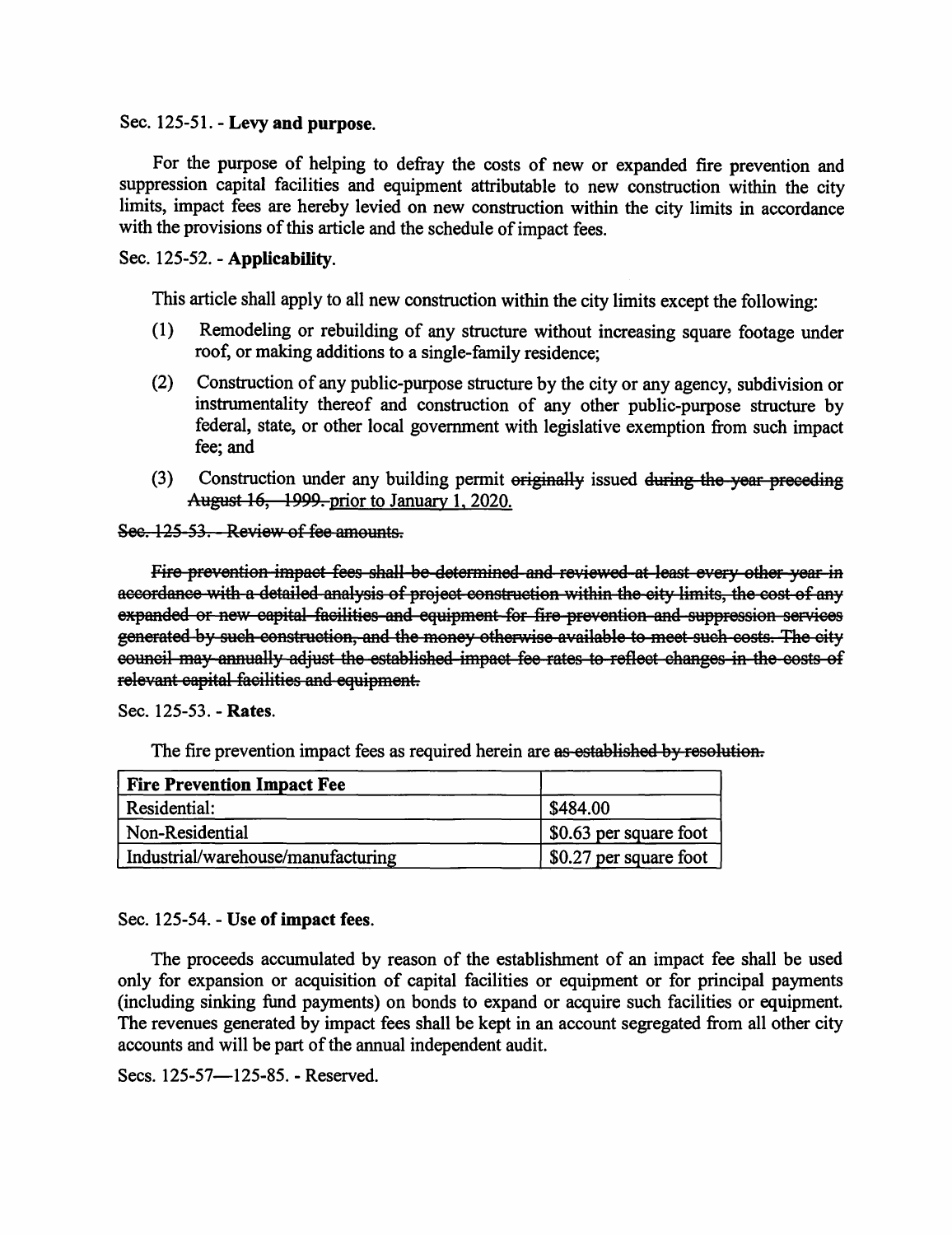**SECTION 5.** Article IV in Chapter 125 of the Code of Ordinances, City of Groveland, Florida, is hereby amended to read as follows:

# **ARTICLE** IV. - **LAW ENFORCEMENT**

## Sec. 125-86. - **Levy and purpose.**

For the purpose of helping to defray the costs of new or expanded law enforcement capital facilities and equipment attributable to new construction within the city limits, impact fees are hereby levied on new construction within the city limits in accordance with the provisions of this article and the schedule of impact fees established by resolution set forth in this article.

## Sec. 125-87. - **Applicability.**

This article shall apply to all new construction within the city limits except the following:

- (1) Remodeling or rebuilding of any structure without increasing square footage under roof, or making additions to a single-family residence;
- (2) Construction of any public-purpose structure by the city or any agency, subdivision or instrumentality thereof and construction of any other public-purpose structure by federal, state, or other local government with legislative exemption from such impact fee; and
- (3) Construction under any building permit  $\theta$  originally issued during the year-preceding August 16, 1999. prior to January 1, 2020.

See. 125 88. - Review of fee amounts.

Law enforcement impact fees shall be determined and reviewed at least every other year in aecordance with a detailed analysis of project construction within the city limits, the cost of any expanded or new capital facilities and equipment for law enforcement services generated by such eonstruction, and the money otherwise available to meet such costs. The city council may annually adjust the established impact fee rates to reflect changes in the costs of relevant capital facilities and equipment. All changes or adjustments in the established impact fee rates shall be made by ordinance or resolution after advertising and public hearings and shall apply to eonstruction for which building permits are issued after the effective date of such ordinance.

### Sec. 125-89. - **Rates.**

| The law enforcement impact fees as required herein are: established by resolution. |  |  |
|------------------------------------------------------------------------------------|--|--|
|------------------------------------------------------------------------------------|--|--|

| Law Enforcement Impact Fee         |                        |
|------------------------------------|------------------------|
| Residential:                       | \$551.00               |
| Non-Residential                    | \$0.23 per square foot |
| Industrial/warehouse/manufacturing | \$0.10 per square foot |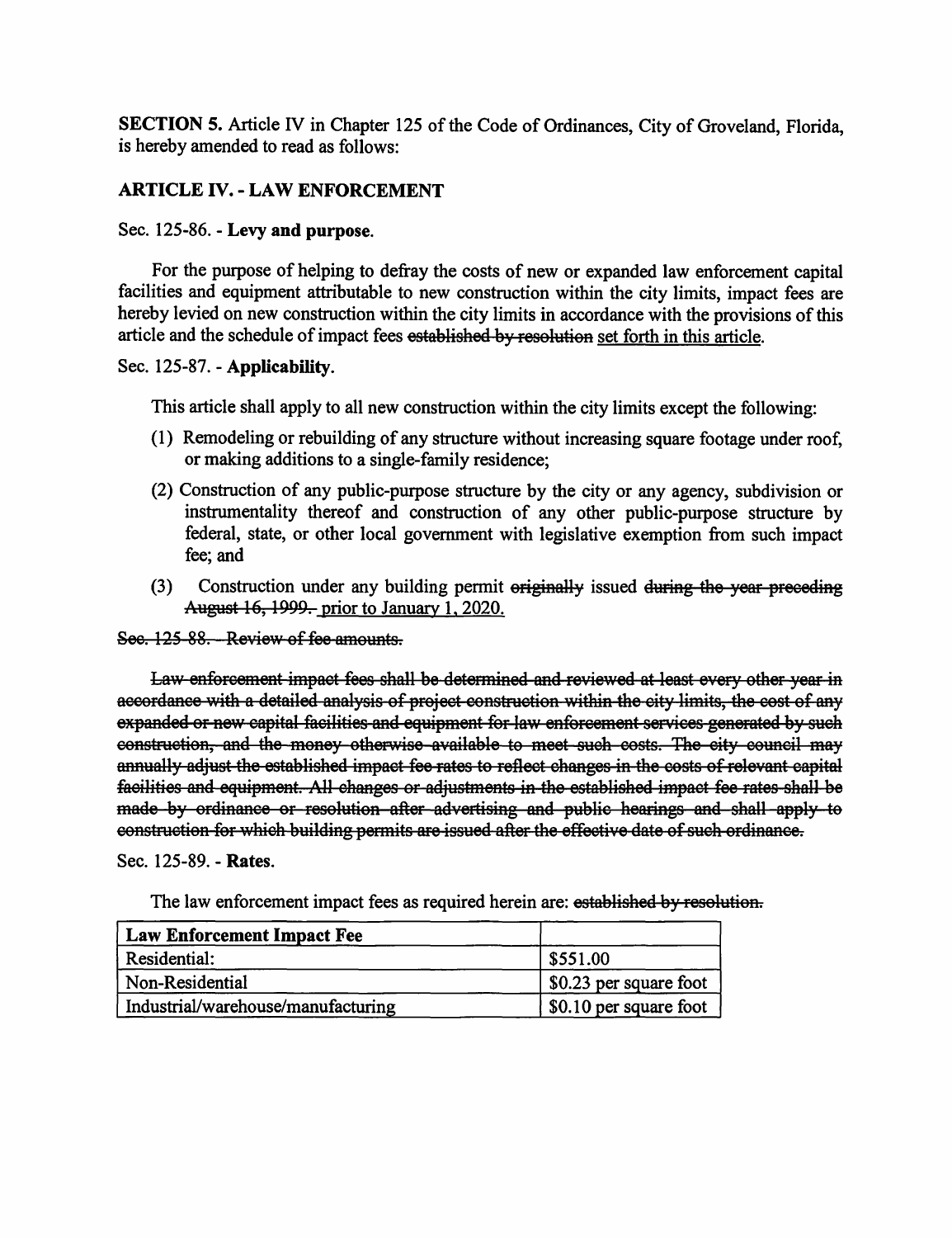Sec. 125-90. - **Use of impact fees.** 

The proceeds accumulated by reason of the establishment of an impact fee shall be used only for expansion or acquisition of capital facilities or equipment or for principal payments (including sinking fund payments) on bonds to expand or acquire such facilities or equipment. The revenues generated by impact fees shall be kept in an account segregated from all other city accounts and will be part of the annual independent audit.

Secs. 125-91-125-110. - Reserved.

**SECTION 6.** Article V in Chapter 125 of the Code of Ordinances, City of Groveland, Florida, is hereby amended to read as follows:

## **ARTICLE V.** - **PARKS AND RECREATION**

Sec. 125-111. - **Levy and purpose.** 

For the purpose of helping to defray the costs of new or expand public parks and recreation facilities and equipment attributable to new residential construction within the city limits, impact fees are hereby levied on new residential construction within the city limits in accordance with the provisions of this article and the schedule of impact fees established by resolution set forth in this article.

Sec. 125-112. - **Applicability.** 

This article shall apply to all new residential construction within the city limits except the following:

- (1) Remodeling, rebuilding or making additions to a residential structure that does not add additional bedrooms;
- (2) Construction of any public-purpose structure by the city or any agency, subdivision or instrumentality thereof and construction of any other public-purpose structure by federal, state, or other local government with legislative exemption from such impact fee;
- (3) Construction under any building permit  $\theta$  originally issued during the year August 16, *-1-999* prior to January 1, 2020; and
- (4) Construction of accessory buildings not containing bedrooms.

Sec.  $125 - 113$ . Review of fee amounts.

Parks and recreation impact fees shall be determined and reviewed at least every other year in accordance with a detailed analysis of construction within the city limits, the cost of any expanded or new capital facilities and equipment for public parks and recreation facilities generated by such construction, and the money otherwise available to meet such costs. The city eouncil may annually adjust the established impact fee rates to reflect changes in the costs of relevant capital facilities and equipment. All changes or adjustments in the established impact fee rates shall be made by ordinance or resolution after advertising and public hearings and shall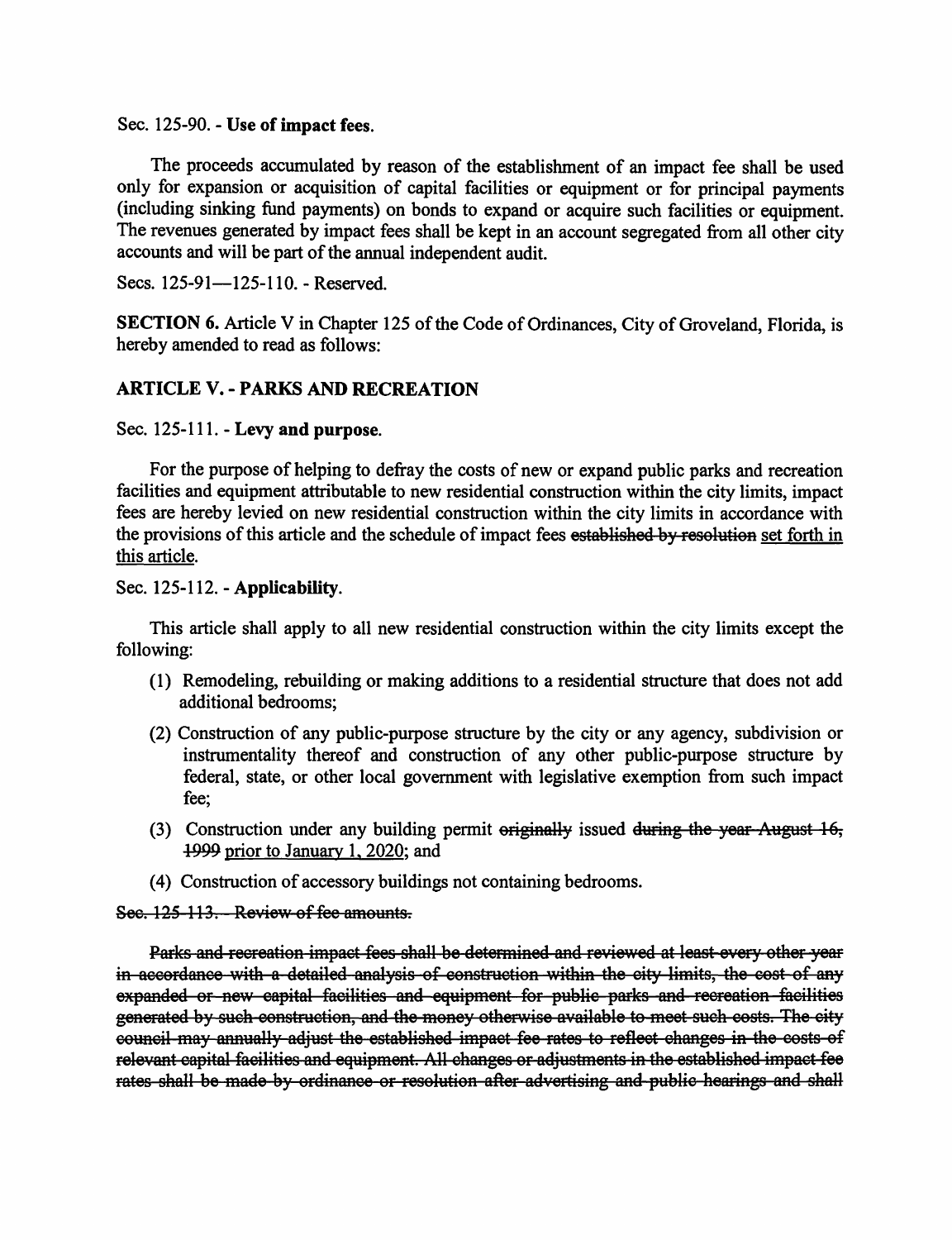apply only to residential construction for which building permits are issued after the effective date of such ordinance.

Sec. 125-114. - Rates.

The park and recreation impact fees as required herein are: as established by resolution.

| Parks & Recreation Impact Fee | \$1,476.00 |
|-------------------------------|------------|

Sec. 125-115. - Use of impact fees.

The proceeds accumulated by reason of the establishment of an impact fee shall be used only for expansion or acquisition of capital facilities or equipment or for principal payments (including sinking fund payments) on bonds to expand or acquire such facilities or equipment. The revenues generated by impact fees shall be kept in an account segregated from all other city accounts and will be part of the annual independent audit.

Secs. 125-116-125-145. - Reserved.

SECTION 6. Article VI in Chapter 125 of the Code of Ordinances, City of Groveland, Florida, is hereby amended to read as follows:

# **ARTICLE VI. - ADMINISTRATIVE FACILITIES**

Sec. 125-146. - Levy and purpose.

For the purpose of helping to defray the costs of new or expanded administrative capital facilities and equipment attributable to new construction within the city limits, impact fees are hereby levied on new construction within the city limits in accordance with the schedule of impact fees and other provisions of this article.

# Sec. 125-147. - Applicability.

This article shall apply to all new construction within the city limits except the following:

- Remodeling or rebuilding of any structure without increasing square footage under  $(1)$ roof, or making additions to a single family residence;
- Construction of any public-purpose structure by the city or any agency, subdivision or  $(2)$ instrumentality thereof and construction of any other public-purpose structure by federal, state, or other local government with legislative exemption from such impact fee: and
- Construction under any building permit originally issued during the year preceding  $(3)$ October 5, 2009.

### Sec. 125-148. - Review of fee amounts.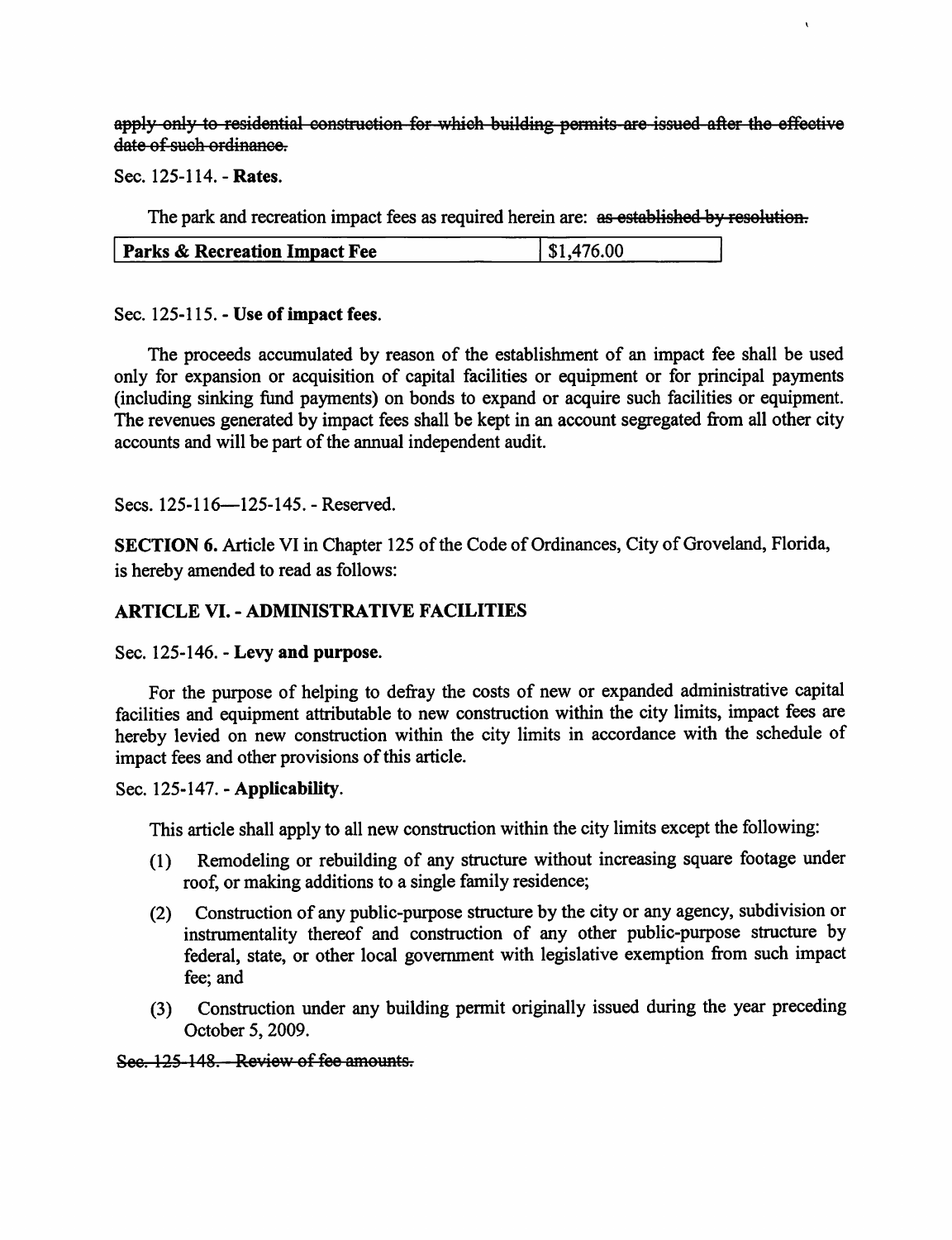Administrative facilities impact fees shall be determined and reviewed at least once per year in accordance with the schedule of impact fees and other provisions of this article.

Sec. 125-148. - Rates.

The administrative facilities impact fees shall be: as established by resolution.

| <b>Administrative Impact Fee:</b>                    |                        |
|------------------------------------------------------|------------------------|
| Per equivalent impact fee unit, residential dwelling |                        |
| unit                                                 | \$114.00               |
| Per square foot of non-residential development       | \$0.10 per square foot |

- (1) Mixed uses. If a building permit is requested for mixed uses, then the administrative facilities impact fee shall be determined by apportioning the space committed according to the building permit to uses specified on the fee schedule.
- $(2)$ *Unspecified use.* It is the intent that all development requiring a building permit shall pay an appropriate administrative facilities impact fee. If the type of development activity requiring a building permit is not specified on the fee schedule, the city manager, or his designate, shall assign the fee applicable to the most nearly comparable use or uses on the fee schedule.
- (3) Change of use or density. In the case of a change of use or density which requires a building permit, the administrative facilities impact fee shall be based on the net increase in the fee, if any, for the new use as compared with the previous use.

Sec. 125-149. - Use of impact fees.

The proceeds accumulated by reason of the establishment of an impact fee shall be used only for expansion or acquisition of capital facilities or equipment or for principal and interest payments (including sinking fund payments) on bonds to expand or acquire such facilities or equipment. The revenues generated by impact fees shall be kept in an account segregated from all other city accounts and will be part of the annual independent audit.

SECTION 8. All ordinances or parts of ordinances in conflict herewith are hereby repealed and all ordinances or parts of ordinances not in conflict herewith are hereby continued in full force and effect.

SECTION 9. It is the intent of the City Council of the City of Groveland that the provisions of this chapter shall become and made a part of the City of Groveland Code of Ordinances; and grants authority to the codifier to renumber or re-letter sections, and change the words in this ordinance to section, article, chapter or such other appropriate word or phrase in order to accomplish such intentions.

SECTION 10. If any portion, clause, phrase, sentence or classification of this ordinance is held or declared to be either unconstitutional, invalid, inapplicable, inoperative or void, then such declaration shall not be construed to affect other portions of the ordinance; it is hereby declared to be the express opinion of the City Council of the City of Groveland that any such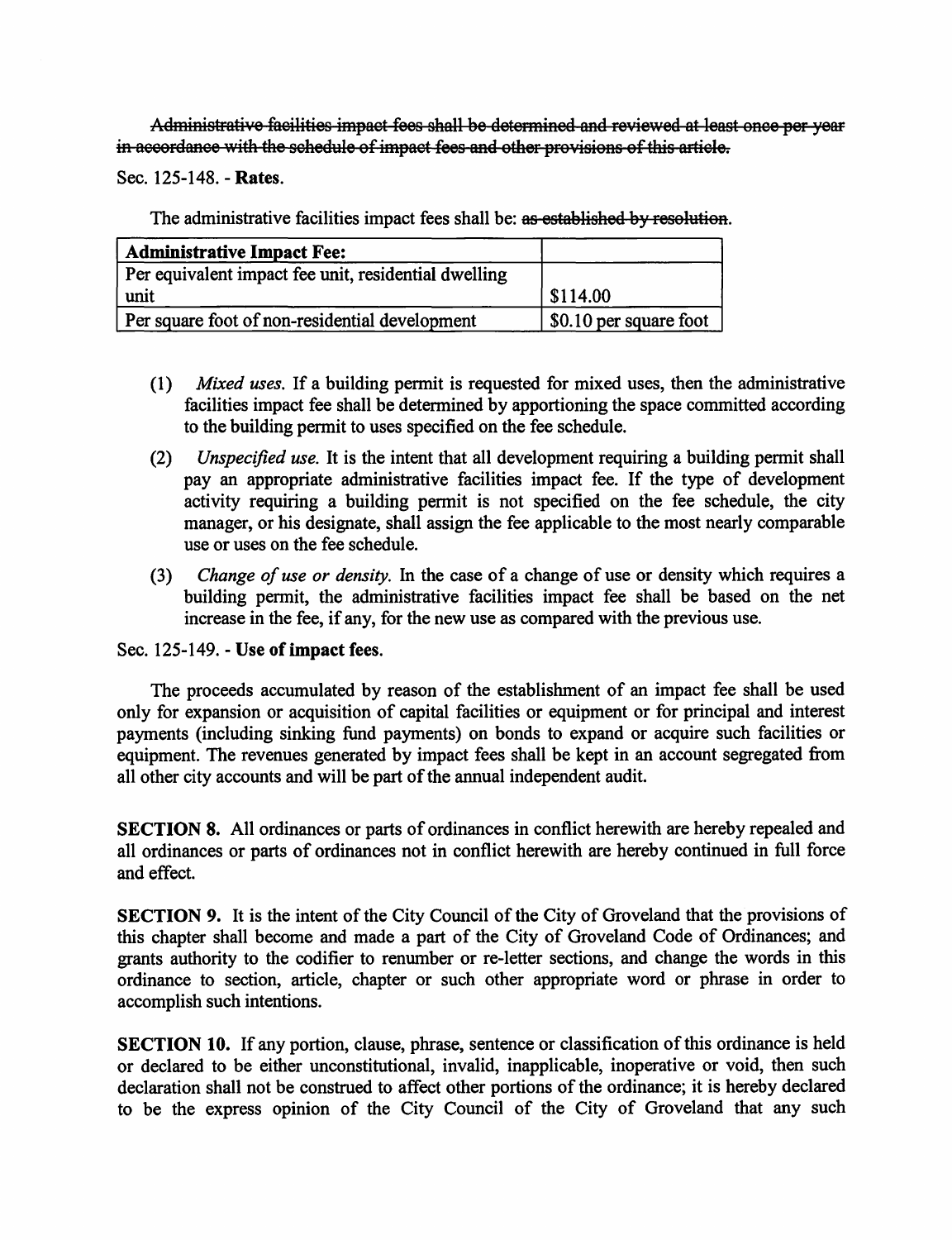unconstitutional, invalid, inapplicable, inoperative or void portion or portions of this ordinance did not induce its passage, and that without the inclusion of any such portion or portions of this ordinance, the City Council would have enacted the valid constitutional portions thereof.

**SECTION 11.** The provisions within this ordinance shall take effect immediately upon adoption.

PASSED AND ORDAINED in regular session of the City Council of the City of Groveland, adoption.<br>**PASSED AND ORDAINED** in regular session of the City Council of Lake County, Florida, this  $\leftarrow$  *flo*<sup>+*II*</sup> *c*day of *Softember*, 2019.

 $\frac{1011}{\sqrt{101}}$ Evelyn Wilson, Mayor City of Groveland, Florida ........... **CATTEST** Virginia W City<sup>\*</sup> Clerk<sup>\*</sup>



Approved as to Form:

Anite Général avec

Anita Geraci-Carver City Attorney

Passed First Reading Passed Second Reading

Vice Mayor Redzik moved the passage and adoption of the above and foregoing Ordinance. Motion was seconded by Council Member  $\mathcal{S} \omega e \alpha / f$  and upon roll call on the motion the vote was as follows: